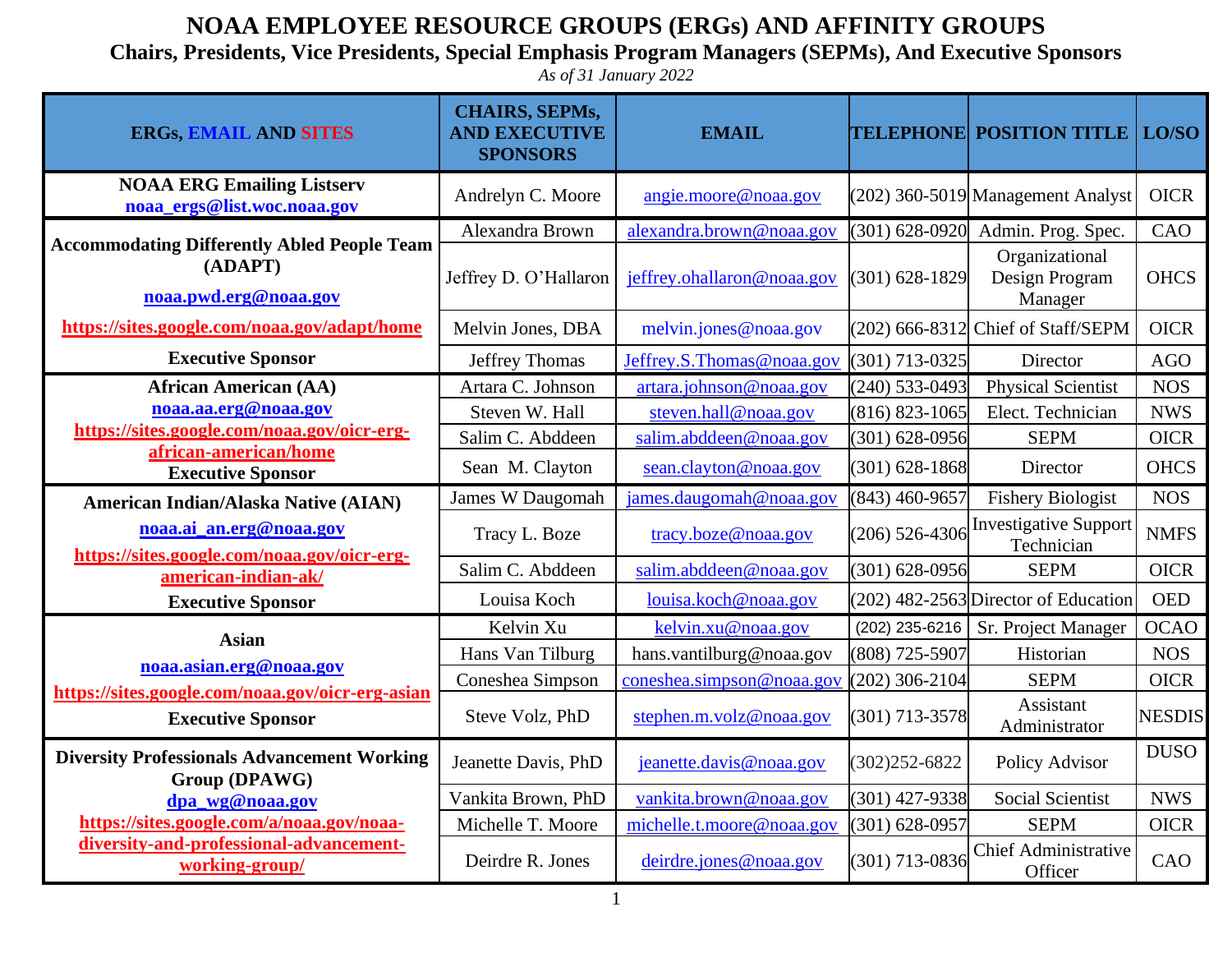## **NOAA EMPLOYEE RESOURCE GROUPS (ERGs) AND AFFINITY GROUPS**

**Chairs, Presidents, Vice Presidents, Special Emphasis Program Managers (SEPMs), And Executive Sponsors**

*As of 31 January 2022*

| <b>Executive Sponsor</b>                                                                                                                                                              |                                                                  |                                               |                    |                                                  |               |
|---------------------------------------------------------------------------------------------------------------------------------------------------------------------------------------|------------------------------------------------------------------|-----------------------------------------------|--------------------|--------------------------------------------------|---------------|
| <b>ERGs, EMAIL AND SITES</b>                                                                                                                                                          | <b>CHAIRS, SEPMs,</b><br><b>AND EXECUTIVE</b><br><b>SPONSORS</b> | <b>EMAIL</b>                                  |                    | <b>TELEPHONE POSITION TITLE LO/SO</b>            |               |
|                                                                                                                                                                                       | Maria Krug                                                       | maria.c.krug@noaa.gov                         |                    | $(301)$ 665-3766 Communication Spec.             | <b>OHCS</b>   |
| <b>Generation with Genius (GWG)</b><br>noaa.age.erg@noaa.gov<br>https://sites.google.com/noaa.gov/oicr-erg-age                                                                        | Jeffrey J. Ray                                                   | jeffrey.ray@noaa.gov                          | $(978)$ 281-9205   | Deputy Special Agent<br>in Charge                | <b>NMFS</b>   |
|                                                                                                                                                                                       | Michelle T. Moore                                                | michelle.t.moore@noaa.gov                     | $(301) 628 - 0957$ | <b>SEPM</b>                                      | <b>OICR</b>   |
| <b>Executive Sponsor</b>                                                                                                                                                              | Vacant                                                           |                                               |                    |                                                  |               |
| Latinos@NOAA<br>latinos@noaa.gov                                                                                                                                                      | Martin Yapur                                                     | martin.yapur@noaa.gov                         | $(301)$ 713-7167   | Deputy Director,<br><b>IMCO</b>                  | <b>NOAA</b>   |
| https://sites.google.com/noaa.gov/oicr-erg-                                                                                                                                           | Anthony Arguez, Ph.D                                             | anthony.arguez@noaa.gov                       | (828) 271-4338     | <b>Physical Scientist</b>                        | <b>NESDIS</b> |
| latinos/home<br><b>Executive Sponsor</b>                                                                                                                                              | Amneris Caba                                                     | amneris.caba@noaa.gov                         | $(301) 628 - 0963$ | <b>SEPM</b>                                      | <b>OICR</b>   |
|                                                                                                                                                                                       | John Cortinas, PhD                                               | john.cortinas@noaa.gov                        | $(305)$ 361-4301   | Director, AOML                                   | <b>OAR</b>    |
| <b>NOAA Pride</b><br>noaaprideexcom@noaa.gov<br>https://sites.google.com/a/noaa.gov/noaa-<br>pride/home<br><b>Executive Sponsor</b>                                                   | Kenneth G. Walker, Jr                                            | Kenneth. Walker@noaa.gov                      | $(301) 509 - 1273$ | Program Analyst                                  | <b>NOS</b>    |
|                                                                                                                                                                                       | Lisa Guy                                                         | lisa.guy@noaa.gov                             | $(203) 882 - 6560$ | Bio. Science Tech.                               | <b>NMFS</b>   |
|                                                                                                                                                                                       | Michelle T. Moore                                                | michelle.t.moore@noaa.gov                     | $(301) 628 - 0957$ | <b>SEPM</b>                                      | <b>OICR</b>   |
|                                                                                                                                                                                       | Nicole R. LeBoeuf                                                | nicole.leboeuf@noaa.gov                       | $(301)$ 713-3074   | Assistant<br>Administrator                       | <b>NOS</b>    |
| <b>Native Hawaiian and Pacific Islander</b><br>(NHPI-ERG)<br>noaa.pi.erg@noaa.gov<br>https://sites.google.com/noaa.gov/oicr-erg-<br>pacific-islander/home<br><b>Executive Sponsor</b> | <b>Becky Cruz Lizama</b>                                         | becky.lizama@noaa.gov                         | $(202)$ 482-0809   | Cong. Affair. Spec.                              | <b>USEC</b>   |
|                                                                                                                                                                                       | Bernadita F.<br>Anulacion                                        | $bernadita. anulacion@noaa.gov(206) 860-3340$ |                    | Research<br>Oceanograp.                          | <b>NMFS</b>   |
|                                                                                                                                                                                       | Coneshea Simpson                                                 | coneshea.simpson@noaa.gov                     | $(202)$ 306-2104   | <b>SEPM</b>                                      | <b>OICR</b>   |
|                                                                                                                                                                                       | Gary Matlock, PhD                                                | gary.c.matlock@noaa.gov                       | $(301) 734 - 1184$ | DAA for Science                                  | <b>OAR</b>    |
| <b>Veterans</b><br>veterans.erg@noaa.gov                                                                                                                                              | David Lee                                                        | david.lee@noaa.gov                            | 301-628-1802       | <b>ELR</b> Specialist                            | <b>OHCS</b>   |
|                                                                                                                                                                                       | Tejuana Terry                                                    | tejuana.terry@noaa.gov                        | 301-628-5902       | Director, Resource<br><b>Management Division</b> | <b>OCIO</b>   |
|                                                                                                                                                                                       | Amneris Caba                                                     | amneris.caba@noaa.gov                         | $(301) 628 - 0963$ | <b>SEPM</b>                                      | <b>OICR</b>   |